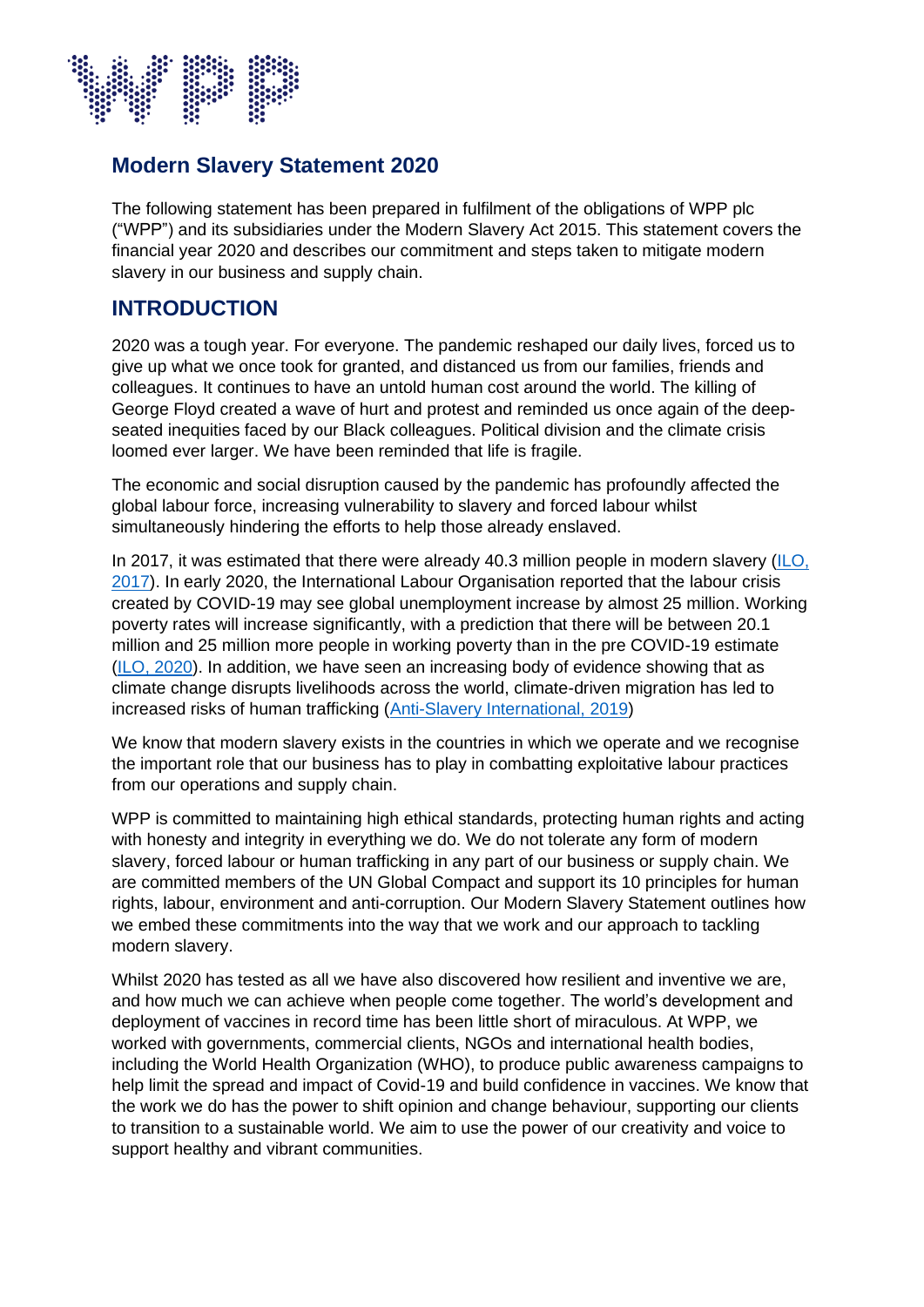## **ABOUT US**

WPP is a creative transformation company. We use the power of creativity to build better futures for our people, planet, clients and communities through an integrated offer of communications, experience, commerce and technology. We offer capabilities in advertising, branding and identity, content, media investment, public relations and public affairs, and healthcare. WPP's agencies work with clients including 325 of the Fortune Global 500, all 30 of the Dow Jones 30, 62 of the NASDAQ 100 and 61 of the FTSE 100.

Respect for human rights is a fundamental principle for WPP and we do not tolerate any form of modern slavery or human trafficking in any part of our business. As a member of the [United Nations Global Compact,](https://www.unglobalcompact.org/) we [report progress against its 10 principles annually.](https://www.wpp.com/sustainability/sustainability-report-2020)

The work we do has the power to shift opinion and change behaviour, supporting our clients to transition to a sustainable world. We support our clients to create brands with purpose and to integrate sustainability into their strategies, communications and marketing. With over \$60 billion in advertising placed in 2020, WPP is the world's largest investor in media advertising through its subsidiary GroupM. To ensure that our influence is positive, GroupM is a member of [Global Alliance for Responsible Media](https://wfanet.org/leadership/garm/about-garm) (GARM), a cross-industry initiative established by the World Federation of Advertisers to address the challenge of harmful content on digital media platforms and its monetization via advertising.

We also provide *pro bono* creative services to organisations working on human rights, health, education, arts and the environment, and negotiate free media space for charity campaigns, enabling them to reach a wide audience.

Find out more information about our business [here.](https://www.wpp.com/about/our-offer-to-clients)

# CAS

**CLIENT: RIT FOUNDATION** 

In India, two in three women are raped by their husbands and it is totally legal. The law has an exception where rape inside <sup>a</sup> marriage is not <sup>a</sup> crime.

To change the law, RIT Foundation, an Indian NGO fighting for women's rights, needed to raise awareness. So they found Sameer, an activist, who turned himself in to the police pretending he raped his wife. Within minutes, he was freed. Ogilvy filmed the entire process - from interviews with lawyers and victims, to Sameer going into the police station with hidden cameras and being told that raping your wife is not a crime - exposing how India treats marital rape cases.

The story sparked fierce reactions online. Thousands tried to silence the campaign and even managed to take down its content four times. Censorship tried but didn't shut the debate - with the help of feminist activists and influencers who shared the Foundations videos and content, the conversation progressed and forced the patriarchal society of India to deal with the issue. Thanks to this campaign, the case to change marital rape laws will be heard at the Delhi High Court.

#### **AWARDS ONE SHOW 2020 Gold OnescreenBest Documentary 2020 Wood Pencil/Entertainment/Non Fiction**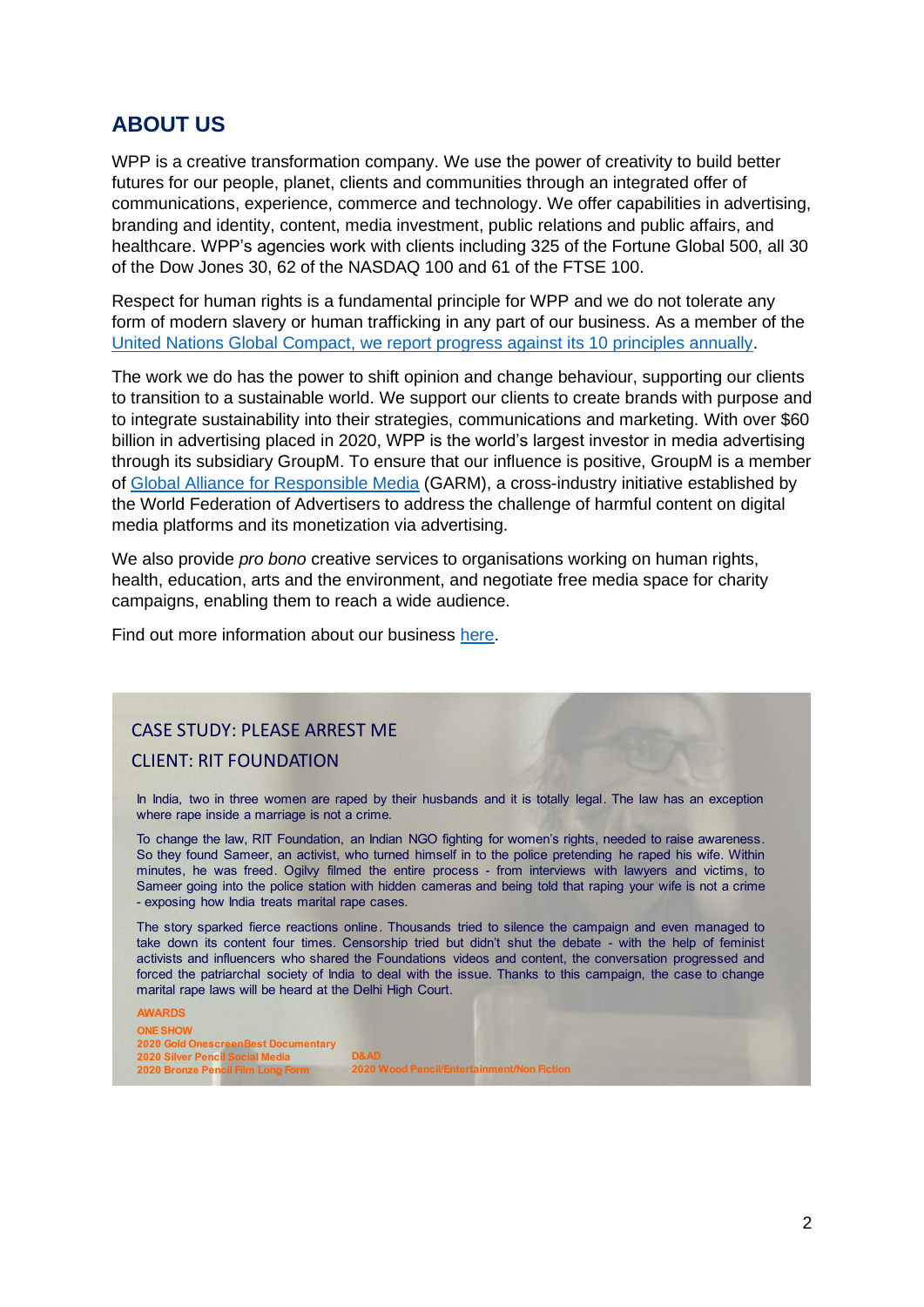# **OUR OPERATIONS**

WPP and our [agencies](https://www.wpp.com/Contacts) operate in 111 countries, employing 100,000 people. WPP is headquartered in London and is listed on the London Stock Exchange and NYSE.



Here we show our presence by region in terms of revenue and people

Following a desk-based risk assessment of WPP's direct operations we have noted that WPP has a physical presence and business operations in 'high risk' countries based on Global Slavery International's Modern Slavery index. However, based on an Walk Free Foundation's Modern Slavery Business Toolkit, which outlines sectors at high risk of modern slavery, we consider the risk of our direct employees – as skilled professionals within the advertising, marketing and communications services sector – being victims of modern slavery is low.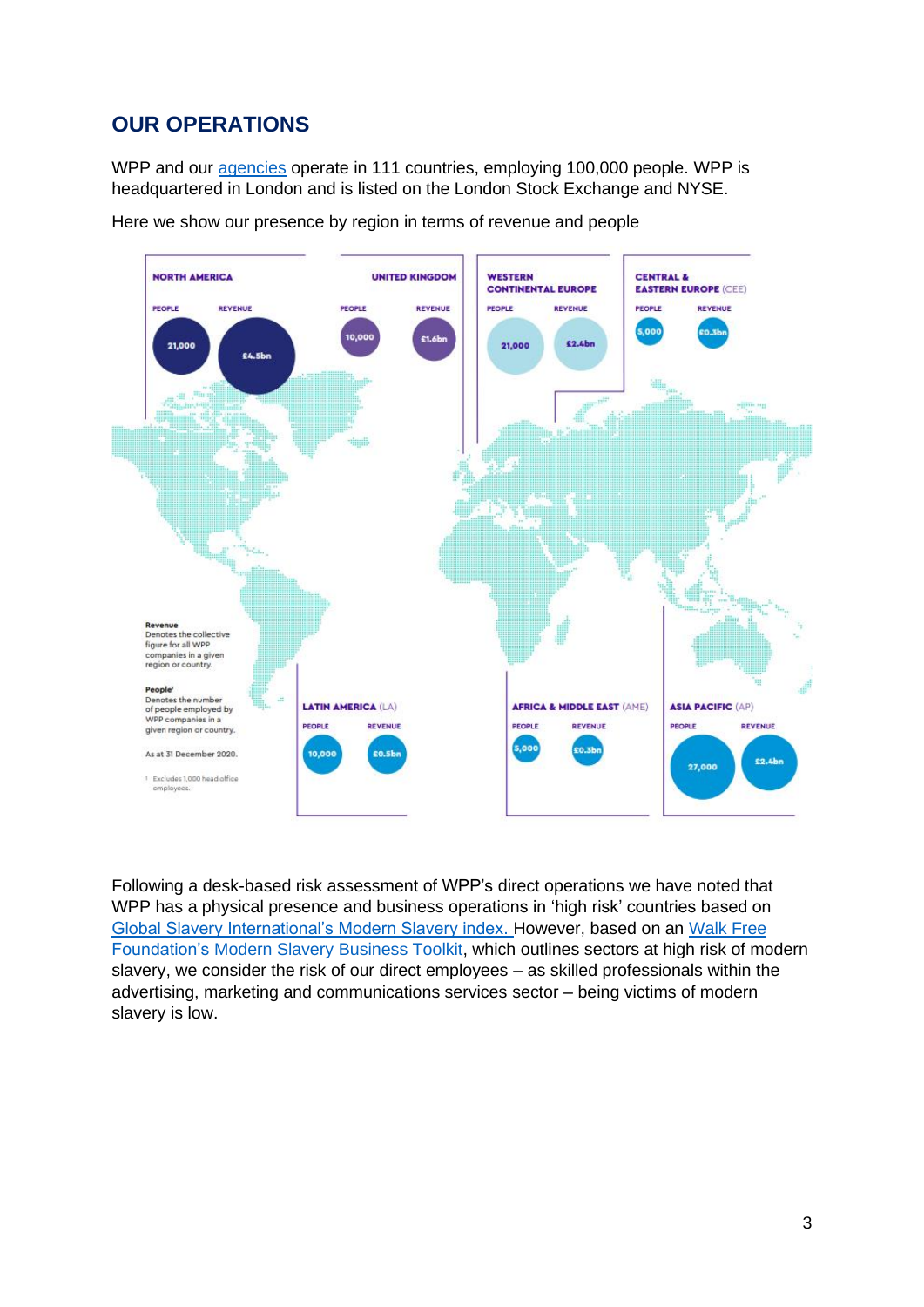### **OUR SUPPLY NETWORK**

### **WPP is committed to creating an inclusive, sustainable, ethical, and diverse supplier network of business-enabling vendors.**

Due to the organisational structure of our business and diversity of services that we offer, we have a complex and dynamic supply chain ecosystem to manage. At any given point we estimate that we work with over 130,000 companies across our supply network.

Our suppliers fall into two main categories: those providing goods and services that we use to run our companies such as IT, travel, telecommunications, professional services and facilities; and those providing services used in client work, such as advertising production and market research.

#### **WHERE WE ARE NOW**

In 2020, we began an extensive transformation programme to modernise our procurement ecosystem and infrastructure and optimise how we buy. Workstreams include expanding our spend analytics tool across all markets by the end of 2022 and standardising processes and systems, beginning with the global roll-out of our travel programme in the second half of 2021. This extensive transformation programme will facilitate the introduction of full life-cycle mapping and traceability across WPP's supplier ecosystem. This will enable greater ability to monitor and track modern slavery risks and will allow WPP to react efficiently to issues if they arise. This multi-year programme is being led by our Chief Financial Officer and Chief Procurement Officer, with support from WPP's Group sustainability team to embed the new controls and processes that are critical to a robust and responsible sourcing programme.

#### **WPP'S SUPPLIER DIVERSITY PROGRAMME**

On 17 June 2020, WPP announced a set of commitments and actions to combat racial injustice and support Black and minority talent including launching a Supplier Diversity Programme to give greater support to minority owned businesses.

The WPP Supplier Diversity Programme will enable us to establish a community of diverse suppliers that are integral to upholding our culture and values of openness, optimism and a commitment to extraordinary work.

The WPP Supplier Diversity Vision is to unlock value adding, innovative and sustainable partnerships via a diverse, credible and reliable third party supplier network.

As part of our new programme, WPP have joined the Global Supplier Diversity Alliance, with memberships in Australia, the UK and the United States. This gives us access to global directories of Certified Diverse Suppliers, so we can actively search and include them in our RFPs and client tender responses. We can also access best practice so diverse suppliers not only win contracts but also thrive in our ecosystem. We are working with these national networks to create a supplier diversity roadmap to help us grow the number of Certified Diverse Suppliers on WPP's approved supplier list, monitor and track how we buy from this community, and identify any unique needs so we can support Certified Diverse Suppliers to succeed.

As we build out our Supplier Diversity roadmap, we are also designing controls and processes to ensure that we mitigate the risk of modern slavery or forced labour, whilst generating opportunities to work with diverse suppliers.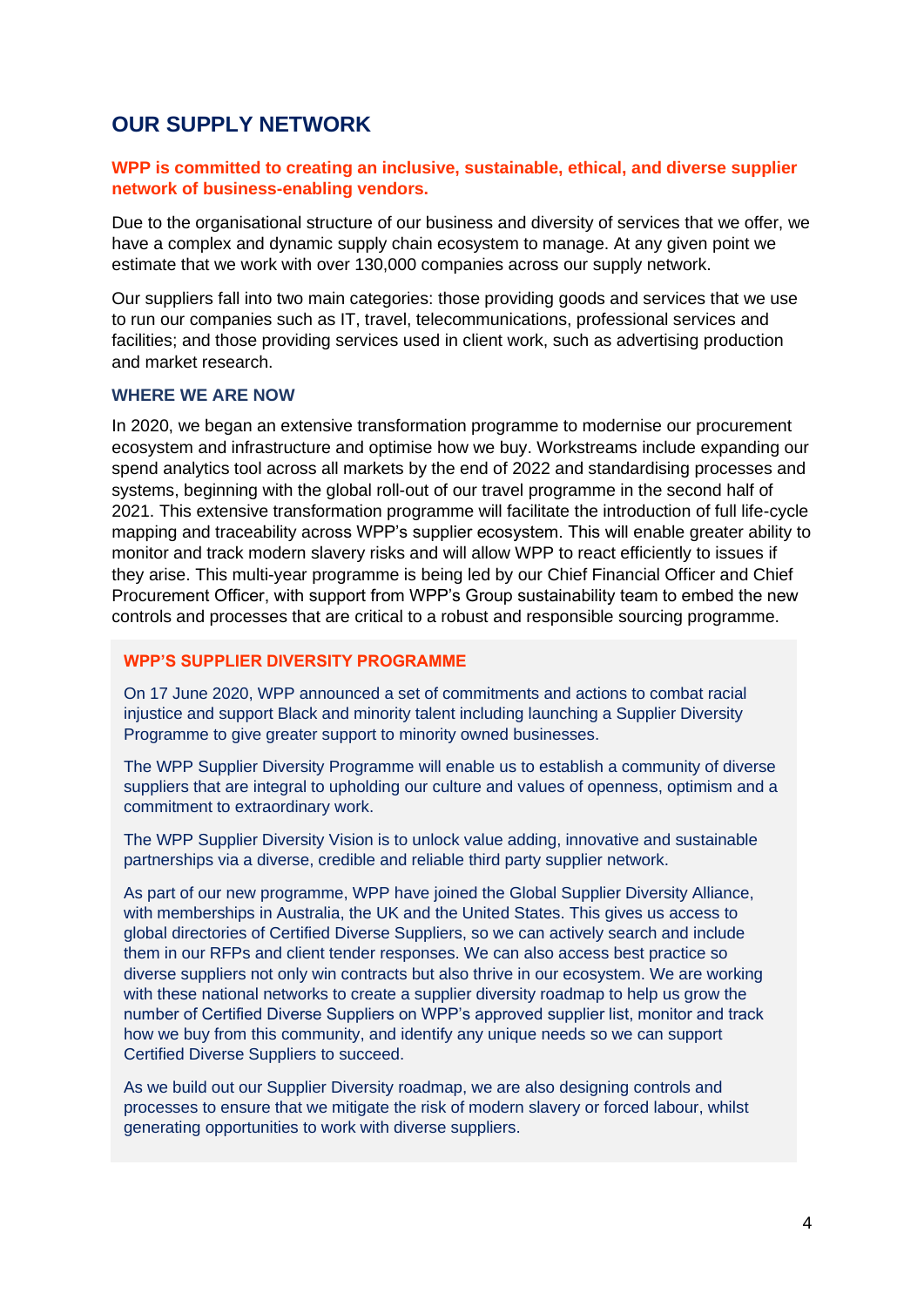### **OUR POLICIES**

**We do not tolerate any form of modern slavery or human trafficking in any part of our business. WPP is committed to tackling the risk of modern slavery from our supply chain and operations at a global scale. As a member of the United Nations Global Compact, WPP views this as an important component of our obligations to support the basic human rights of our people and their families, including the right to fair conditions of work, freedom from forced labour and child labour. We outline this commitment and set clear ethical standards for our people and companies through our policy framework.** 

Our [Business Code of Conduct](https://www.wpp.com/investors/corporate-governance) outlines how we are committed to acting ethically in all aspects of our business and to maintaining the highest standards of honesty and integrity. We specifically reference the Modern Slavery Act to highlight how seriously we take this issue. All of our people are required to uphold, our Business Code of Conduct, which is available in multiple languages.

Our [Business Code of Conduct –](https://www.wpp.com/investors/corporate-governance) Supplier Version sets out our expectations of suppliers and is based on the WPP Code that applies to all our companies and people. The supplier version includes requirements for labour practices (such as anti-harassment and discrimination, and health and safety), human rights (including no child, forced or bonded labour), and social impacts (such as anti-bribery and corruption) as well as other sustainability issues. It is available in nine languages. The principles of the Code are embedded in our training courses and workshops and our senior managers are required to certify compliance with the Code on an annual basis

WPP's Code of Conduct is set within a wider ethical framework, which includes our Human [Rights Policy.](https://www.wpp.com/sustainability/policies-and-resources) Our Human Rights policy reflects international standards and principles including the International Bill of Human Rights, the UN's Guiding Principles on Business and Human Rights, the International Labour Organization's Declaration on Fundamental Principles and Rights at Work and the Children's Rights and Business Principles. In addition, we have a [Sustainability Policy](https://www.wpp.com/investors/corporate-governance) which outlines our positive contribution to society and the environment underpinned by our responsibility to respect human rights.

Our **Procurement Policy** outlines a clear procedure for responsible procurement. This includes the provision that, wherever possible, our companies should use centrally negotiated contracts with approved suppliers for commonly purchased goods and services. Regardless, anyone who buys goods and services in any WPP company must consider sustainability risks and criteria to determine whether suppliers are fit for purpose. Our sustainability team works with our companies to ensure that they maintain the effective implementation of a responsible procurement policy and process.

Our **talent policies** set out our core principles for responsible recruitment and people management as part of our responsibility to treat our employees with dignity and respect. As such, we are a living wage employer accredited by the Living Wage Foundation. This means that WPP, the parent company, and all our UK companies pay no less than the voluntary living wage to our people and all on-site contractors such as cleaning, security and catering staff in the UK. This exceeds the UK's statutory national living wage.

### **WHERE WE ARE NOW**

• This year, we reviewed our sustainability, procurement and human rights policies in order to ensure that they are aligned with WPP's culture and standards of ethics and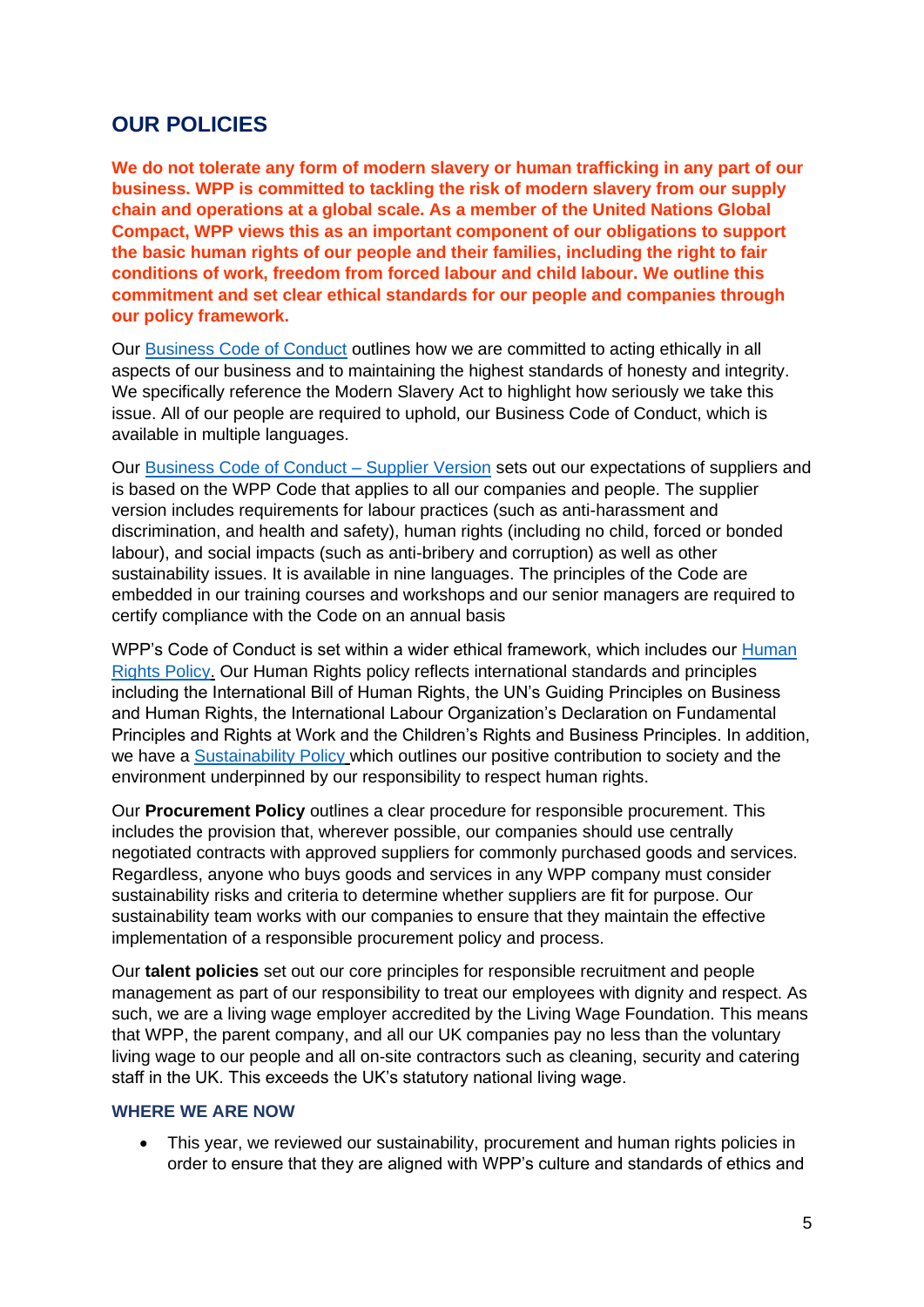can be implemented effectively. We are in the process of revising these policies and will publish them in 2021.

• WPP is a dynamic group with ever-evolving business operations and we recognise that there are always improvements that can be made to the way we work. To ensure that our policies are kept up-to-date and compliant with international and national regulatory frameworks we conduct regular reviews. The application of our policies and procedures is monitored within each company and by the internal audit, legal, business integrity and risk and controls functions. Breaches are investigated by our legal and business integrity teams and, where appropriate, external advisors.

# **DUE DILIGENCE IN OUR SUPPLY NETWORK**

Our expectations of suppliers are set out in the [Supplier Code of Conduct,](https://www.wpp.com/-/media/about/corporate-governance/wpp_code_of_business_conduct_supplier_version.pdf?la=en) which is based on the WPP's [Code](https://www.wpp.com/-/media/about/corporate-governance/wpp_code_of_business_conduct.pdf?la=en) that applies to all our people.

As per our Procurement policy, at the supplier selection phase, Group Procurement ensure that all potential suppliers read and sign WPP's Business Code of Conduct  $-$  Supplier [Version,](https://www.wpp.com/investors/corporate-governance) confirming that they will comply with our standards or demonstrate that they have the equivalent standards in place. Before WPP enters into a commercial agreement, either this document should be signed and returned, or the supplier must demonstrate that it complies with equivalent standards. In addition, suppliers are required to complete selfassessment supplier questionnaires, which include specific questions on modern slavery that are used to strengthen our due diligence process. Any issues raised on these questionnaires are flagged to the relevant WPP team for further investigation.

As part of the supplier onboarding stage, we include a "right to audit" provision in the supplier documentation and our global Supplier Agreement includes a specific clause relating to modern slavery. WPP reserves the right to terminate its contract with any supplier who is found to be in breach of, or who fails to comply with, any legislation pertaining to modern slavery.

### **WHERE WE ARE NOW**

- In Q1 2020 we launched new **Mindful Purchasing Guidelines** that have been communicated throughout our business operations by our Chief Financial Officer and wider finance community. These outline how to select suppliers and partners that meet our responsible sourcing standards
- In Q2 2020 we revised our supplier questionnaire to include new questions on supplier diversity and carbon reduction

**Within the wider transformation of our procurement data systems and processes, we will be modernising and standardising our due diligence and supplier onboarding processes to help us consistently select suppliers that meet our responsible sourcing standards and partner expectations.**

### **GOVERNANCE**

### **We have established governance processes and policies to help us manage human rights risks, including modern slavery, consistently across the Company**

Our Group Chief Counsel oversees our approach to ethics and compliance. Senior managers in all our agencies and our business and supplier partners are asked to sign a copy of the WPP Code of Business Conduct each year to confirm they will comply with its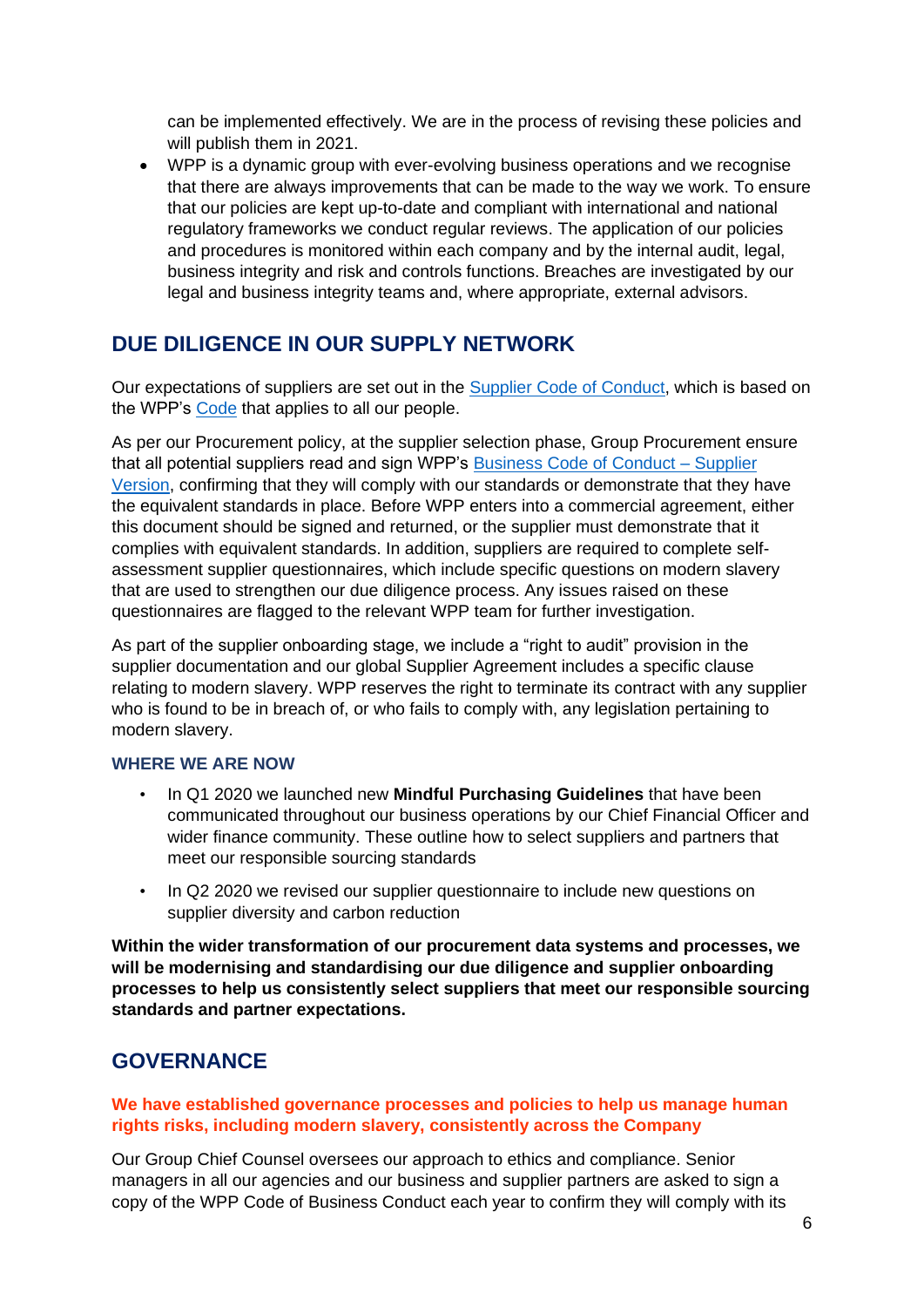principles. Our Board-level Sustainability Committee and Executive Committee sustainability working group provide additional oversight and guidance on any ethical issues that may arise.

The Board, assisted by the Audit Committee, has oversight and responsibility for our approach to risk management which is structured through our three lines of defence model and driven by our risk governance framework, business integrity programme, culture based upon the principles set out in our Code of Conduct and our internal control framework.

For more information about our "Risk Governance Framework and Business Integrity Programme" please see page 90 of our [Annual Report 2020](https://www.wpp.com/investors/annual-report-2020)

### **INSTITUTE OF BUSINESS ETHICS**

WPP is a member of the Institute of Business Ethics (IBE) and considers it an important partner and support for the approach that the Company takes to business integrity, sustainability and ethics, including issues such as modern slavery. As set out more fully in "Risk Governance Framework and Business Integrity Programme" from page 90 of our Annual Report 2020, we want to champion and facilitate a culture where our people feel that acting with honesty and integrity is an expected metric for success and this is also the BE's ethos. The IBE shares knowledge and good practice as well as advice on the development and embedding of relevant policies through networking events, regular publications and training sessions, research and benchmarking reports. The IBE is a registered charity funded by corporate and individual donations.

### **REMEDIATION**

Our people can report concerns or suspected cases of misconduct confidentially (and, if they wish, anonymously) through our independently managed **Right to Speak** facility, which is overseen by our legal and business integrity teams and is available via phone or email in local languages. We publicise the facility in induction packs, on our intranet and external website, in offices, in the WPP Policy Book and via our ethics training. Our people can also speak directly to our business integrity team who receive a number of reports through emails, calls, texts and in person appointments.

### **RISK IMPACT FROM WHISTLEBLOWER REPORTS 2020**

All whistleblower reports received by the Group Chief Counsel and General Counsel, Corporate Risk, which includes all Right to Speak reports, are handled in line with WPP's Whistleblowing and Investigations Protocols and logged, investigated and tracked through to a conclusion including any remediation or follow-up actions that might be required. Reports are also analysed for risk impact and root causes. Learnings generated from this analysis are converted into recommendations including for training sessions, workshops and practical resources by WPP's business integrity function and implemented together with the support and input of the Risk Committees. Recommended remediation can also include disciplinary action, changes to systems, controls and processes or wider review and monitoring for a particular time period. The nature of each report, action taken and outcome is reported to the Audit Committee and the approach and process are reviewed by the auditors. WPP is committed to providing a safe and confidential way for people with genuine concerns to raise them, and to do so without fear of reprisals. WPP does not tolerate any retaliatory behaviour against individuals reporting concerns and is equally committed to preserving the anonymity of an individual who makes a report and does not wish to have their identity revealed. The consequences of misconduct or retaliation range from individual performance management,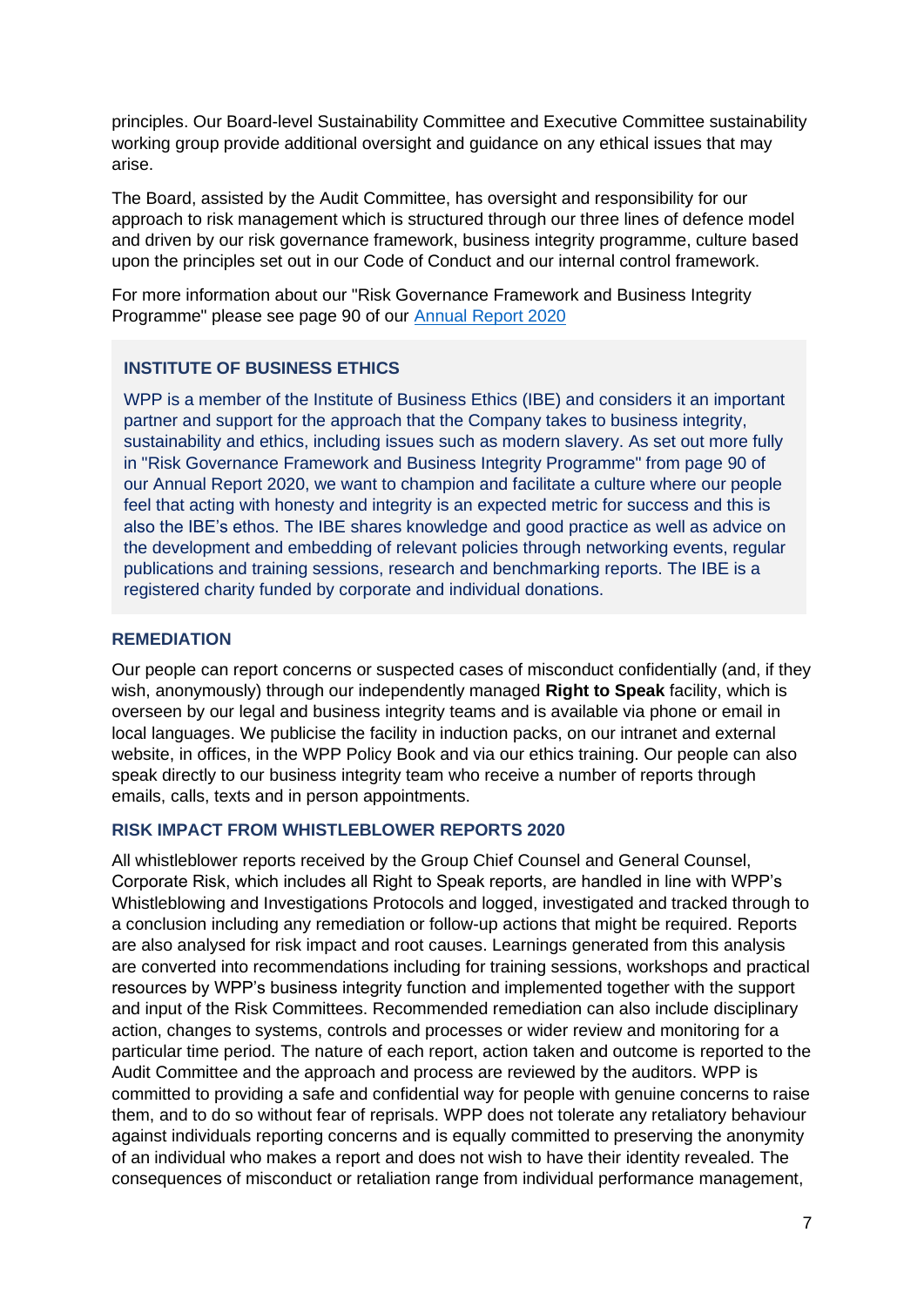training for a business or an office and one-on-one training or coaching for an individual through to staff relocation and staff dismissal.

#### **WHERE WE ARE NOW**

- In 2020 the WPP Risk Committee's terms of reference were updated to home in on the appropriateness of WPP's values, culture and reward systems for managing risk and internal controls, and the extent to which culture and values are embedded at all levels of WPP
- In 2020, we received 418 Right to Speak reports (2019: 361), all of which were followed up, investigated where appropriate by our legal and business integrity teams, and reported to the Audit Committee. None of these reports was linked to concerns of modern slavery

### **AUSTRALIA**

In line with the Australian Modern Slavery Act 2018, WPP AUNZ has outlined its own modern slavery risk assessment process conducted in 2020. The key purpose of WPP AUNZ's initial risk assessment was to identify the areas of likely greatest modern slavery risk in WPP AUNZ's own supply chain. This exercise then formed the foundation for WPP AUNZ's subsequent focus in its ongoing due diligence and remediation activities.

For more information about their risk assessment and please read their Modern Slavery Statement available [here](https://modernslaveryregister.gov.au/)

# **TRAINING AND AWARENESS**

All of our people (including freelancers working for more than four weeks) are required to complete our online ethics training, **How We Behave**, as part of their onboarding process and then on regular process. Topics covered include diversity, human rights, anti-bribery and corruption, conflicts of interest and avoiding misleading work. Global Procurement are also trained on the risks of modern slavery within our business and supply chain as part of the supplier onboarding process.

WPP have also issued guidance and training materials on modern slavery for our businesses to communicate to relevant people in their operations. The training covers the basic principles of the Modern Slavery Act 2015 and explains what modern slavery encompasses, how to assess risk in different aspects of our business and supply chain, our key policies, and our remediation process.

### **WHERE WE ARE NOW**

- In 2020, the **How We Behave** training was refreshed and new modules were introduced on sustainability and business integrity. More than 95,000 employees completed the training across the WPP network
- In October 2020, over 100 of our HR Directors across the WPP network were trained on the risks of modern slavery within our business and supply network
- As part of our work on the Australian Modern Slavery Act, WPP AUNZ executive leaders gained a critical awareness of modern slavery and the risks it poses to our business via online learning modules and in-person training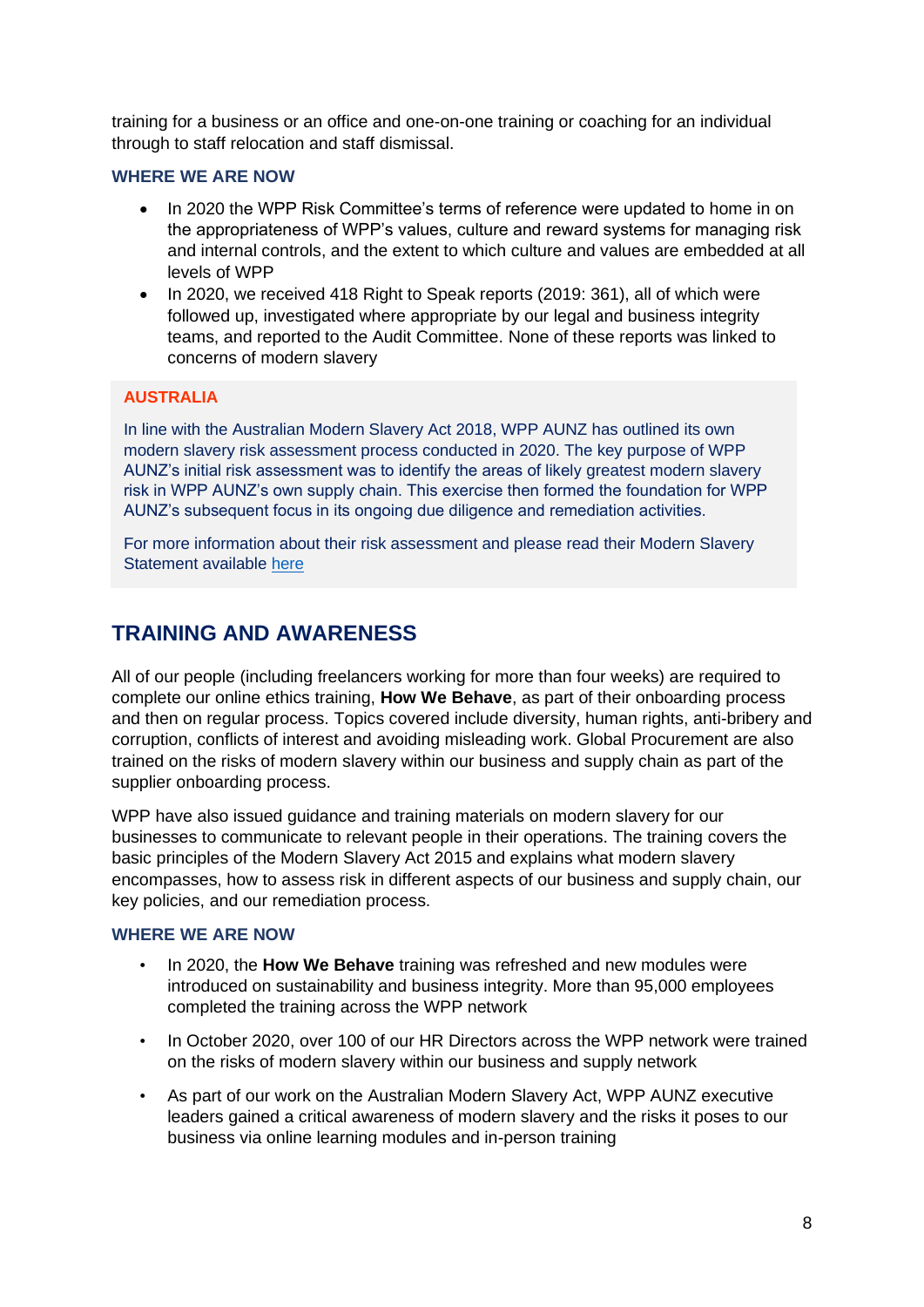# **COLLABORATION**

We will continue to expand and extend the work we do within WPP to improve our efforts to ensure there is no forced labour or human trafficking within our global operations or supply chains.

WPP is also committed to working with other businesses and governments to act against modern slavery. In the UK, we are a member of the Business Against Slavery Forum (BASF), which is convened by the UK Home Office.

Recognising that advertising production includes suppliers from high-risk sectors (such as support services such as catering, security and construction) we have joined the TV Industry and Human Rights Forum (TVIHRF) as an observing party. The TVIHRF are committed to identifying and tackling exploitation in collaboration with the broadcasting and production industry more broadly. We are exploring how to extend collaboration and apply learnings from the TVIHRF working groups to the advertising production industry.

### **TRANSPORT INITIATIVE FOR SURVIVORS OF MODERN SLAVERY**

Using public transport to reach job interviews or appointments is prohibitively expensive for many survivors of modern slavery and can be a barrier to recovery.

In 2019, we supported the launch of an initiative, alongside charity Hestia, the Rights Lab from The University of Nottingham, The Salvation Army, Transport for London, and other companies, to understand the transport needs of survivors of modern slavery in London and build the evidence needed to push for policy change in this area.

Hestia said, "We are incredibly grateful to WPP for their support to this important and innovative project. Transport poverty is a significant barrier in the recovery and integration of survivors of modern slavery whom we support".

From December 2019 to February 2020, 100 survivors of modern slavery in London received Oyster cards, which were topped up fortnightly. They then took part in surveys and interviews to provide qualitative and quantitative data. The findings, due to be published in early summer 2020, will include policy recommendations for government to improve the provision of transport for those in the National Referral Mechanism, a framework for identifying victims of human trafficking and ensuring they receive the appropriate protection and support.

The Rights Lab said, "It is through research and evidence gathering such as this that we start to get an insight into the daily realities for survivors of modern slavery and can understand what is needed to enable them to thrive and not fall back into exploitative situations".

 **Read the report "Going Places: Journeys to recovery" [here](https://www.hestia.org/Handlers/Download.ashx?IDMF=8b0e4084-9188-4f4f-a22e-c9849b59cb5c)**